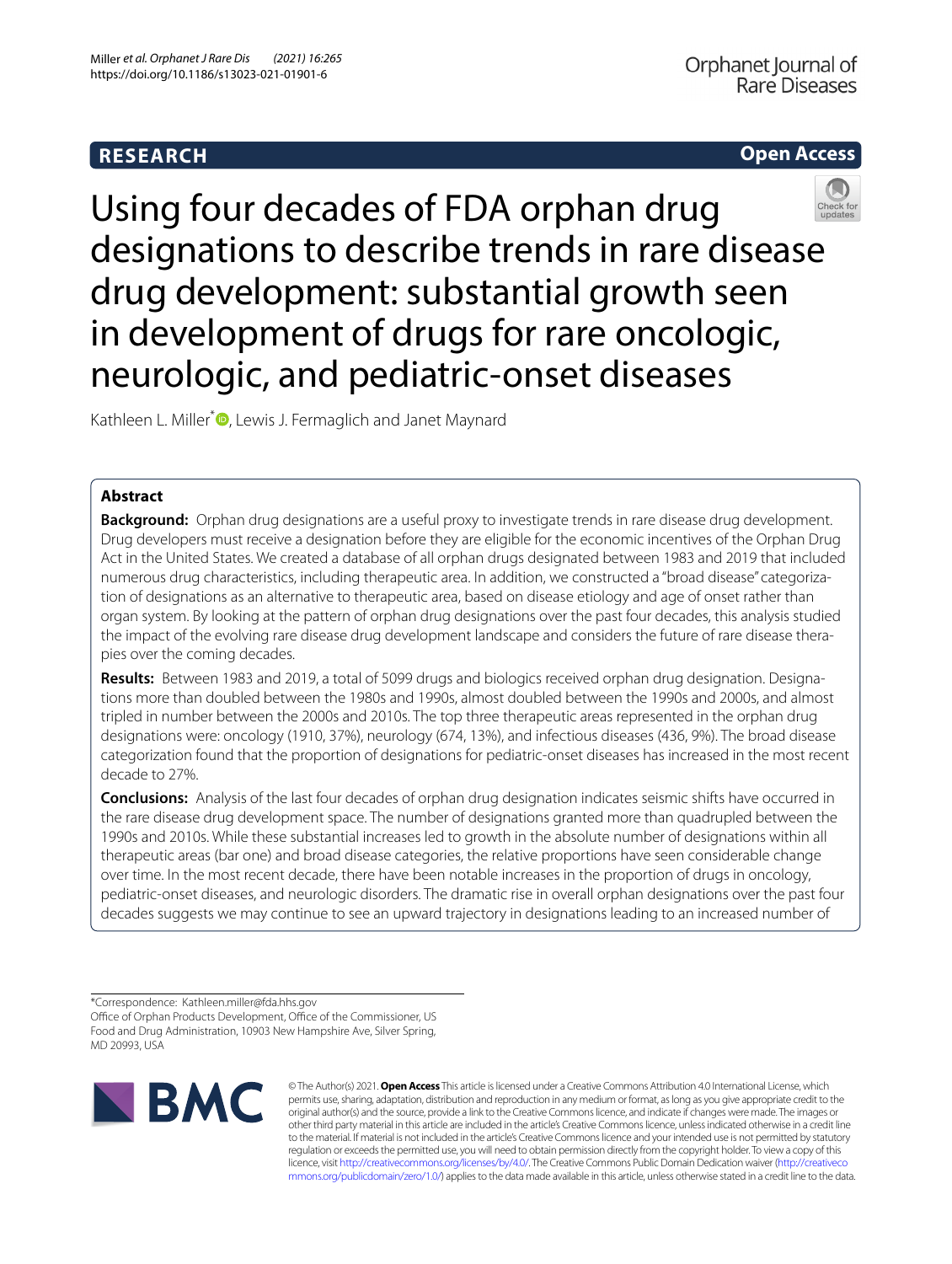approvals for drugs and biologics designed specifcally for diagnosing, preventing, and treating rare diseases in the coming decades.

**Keywords:** Oncology, Orphan drugs, Orphan Drug Act, Orphan drug designation, Pediatric, Rare disease, US Food and Drug Administration

# **Introduction**

In 1983, the United States Congress passed the Orphan Drug Act (ODA) to incentivize the development of drugs for rare diseases, defned in the ODA as afecting fewer than 200,000 people in the US. These incentives were primarily fnancial, to stimulate the biopharmaceutical industry's interest in developing drugs for the relatively small populations of patients afected by these diseases, many of which are debilitating or life-threatening [\[1](#page-9-0)]. These incentives currently include a 25% tax credit on applicable research and development expenditures, waived user fees when submitting applications to the Food and Drug Administration (FDA), and the potential for a seven-year period of orphan drug exclusivity for the approved rare indication [[2\]](#page-9-1).

While it is clear from previous research that the incentives created by the ODA have played a major role in inducing investment in rare disease drug development, there are other factors at work as well that have stimulated development in this feld.[\[3](#page-9-2)[–7](#page-9-3)]

At the time the ODA was passed, most drugs being approved were small molecules developed for diseases with large patient populations, such as gastroesophageal reflux disease, hypertension, and bacterial infections  $[8]$  $[8]$ . However, since the passage of the ODA, we have seen dramatic advances in basic and translational science [\[9](#page-9-5)]. These scientific advances over the past four decades, including the sequencing of the human genome and a better understanding of disease processes at a molecular level, have led to novel therapies that can signifcantly alter the disease state of patients [\[10](#page-9-6)–[12\]](#page-9-7).

Many of the most groundbreaking therapies that have emerged in the last decade have been those developed to treat rare diseases, partly because the characteristics of rare diseases lend themselves to being a starting point in the translation of these new scientifc discoveries to clinical medicine [\[13,](#page-9-8) [14\]](#page-9-9). In addition to an overall increased interest in rare disease product development, these scientifc advances, along with other factors, may impact the therapeutic areas and types of products being developed for rare diseases.

However, advances in science are not the only factor influencing this interest in rare diseases. There have been signifcant changes in the way drugs are priced and reimbursed since the passage of the ODA [[15](#page-9-10)]. We have also seen the creation of active patient groups for rare diseases, many of whom play a central role in creating patient registries and centers of excellence, and who fund the development of diagnostics, devices and drugs for their conditions [\[1](#page-9-0), [16](#page-9-11)[–18](#page-9-12)].

Despite these advances, and a marked increase in rare disease product approvals, the vast majority of the estimated 7000 known rare diseases still do not have approved therapies [[4\]](#page-9-13). To optimally support the development of products for rare diseases, it is critical to understand the evolving trends in this area. We analyzed how rare disease drug development has changed over the last four decades by quantitatively studying the drugs that have received orphan drug designation since the ODA was enacted.

The orphan drug designation is administered by the Office of Orphan Products Development (OOPD) within the FDA. Drug developers must request and be granted designation before they are eligible for any of the ODA designation incentives. (The ODA also created the orphan product clinical trial grant program, but drugs do not need to be designated to apply for this incentive.) Drug sponsors submit a request for designation to the OOPD by presenting evidence that they are developing the drug for a rare disease and demonstrating the scientifc rationale of the drug (clinical or preclinical evidence that establishes the medically plausible basis for the use of the drug in that rare disease) [\[19](#page-9-14)].

Orphan drug designation is a useful proxy for total rare disease drug development because it likely captures the majority of commercial development that is occurring and can be applied for at any time before the submission of a marketing application. By looking at the pattern of designations over the past four decades, we are able to analyze the impact of the changing rare disease drug development landscape and consider the future of therapeutic, preventive, and diagnostic agents for rare diseases over the coming decades.

## **Methods**

We gathered all orphan drug designations from 1983 to 2019 from an internal FDA database. Designation information is also publicly available via the searchable list on the FDA webpage (The final dataset is pro-vided in the Additional file [1:](#page-8-0) Data Appendix)  $[20]$ . These data capture multiple characteristics of the designation, including: date of designation, disease or condition that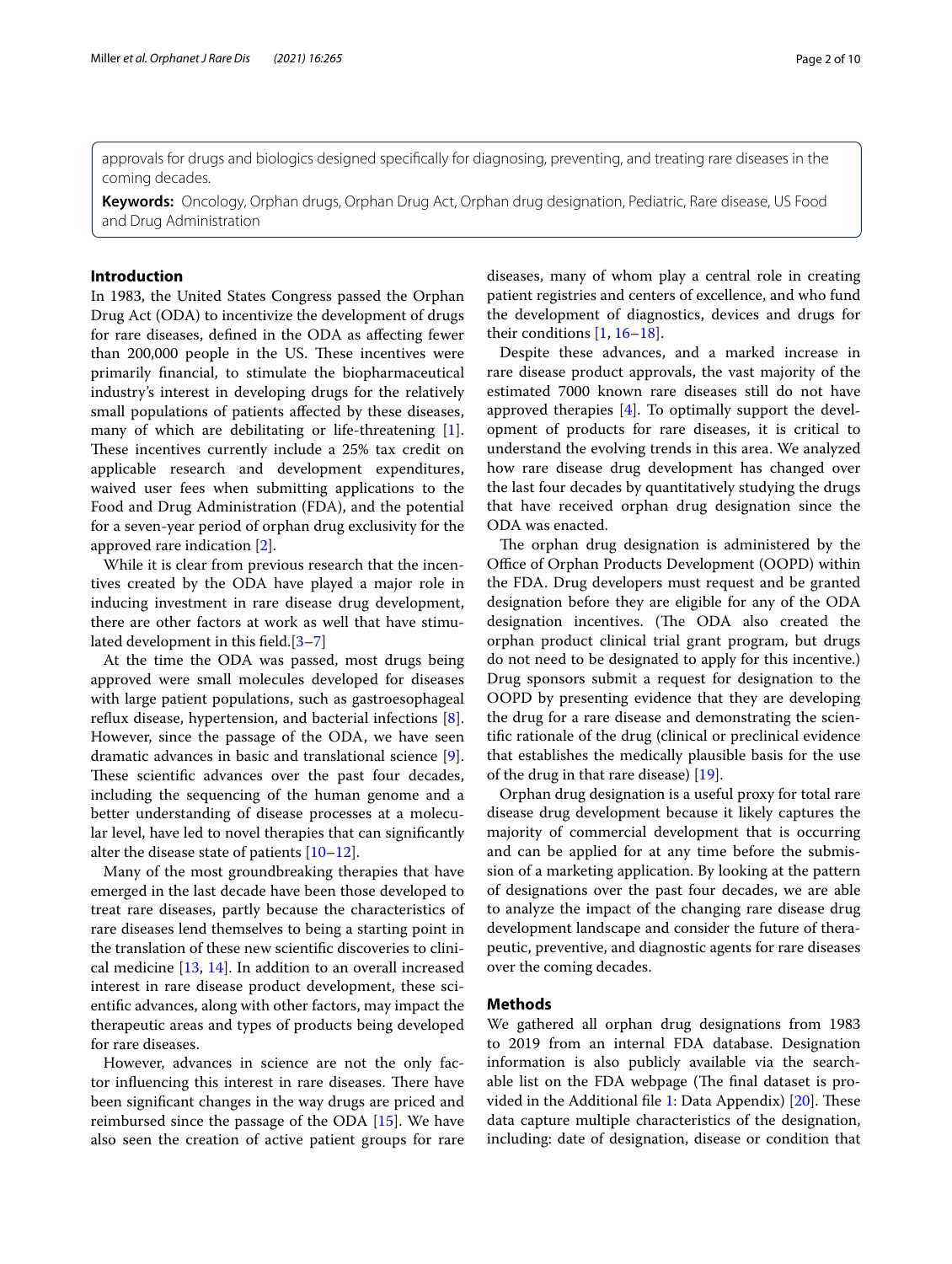the drug was designated for, and whether there have been any approvals associated with the designation. An orphan drug may have multiple approvals associated with it, including for new indications or formulations [\[4](#page-9-13)].)In this analysis, we often present "approvals" as designations associated with at least one approval to more accurately elucidate the unique number of designations with approvals, without the confounding efect of multiple approvals associated with one designation.

Using an associated internal FDA database, we captured whether the product was a small molecule drug or a biologic product, and whether it was being used as a treatment, preventive, or diagnostic agent for the designated disease.

To add to these characteristics, the designations were classifed into two additional categories based on the rare disease being treated. First, we grouped designations into a traditional therapeutic area category. Classifcation was based on the organ system that was primarily afected by the underlying disease (e.g., sickle cell disease is primarily a blood disorder so was categorized as hematologic). Therapeutic area categorization also included more general categories (e.g., oncology, infectious disease) which were prioritized over the system-based classifcation (e.g., gastric cancer was categorized as oncology rather than gastrointestinal).

Second, we constructed an alternative categorization of designations based on a defnition of disease using disease etiology and typical median age of onset greater than (adult-onset) or less than (pediatric-onset) 18 years old. Designations were classifed into one of six "broad disease" categories: oncologic diseases ("oncology"), infectious diseases, pediatric-onset diseases ("pediatriconset"), adult-onset diseases ("adult-onset"), emergencyrelated conditions ("emergency"), or transplant-related conditions ("transplant").

Our construction of a broad disease categorization contributes to the assessment of FDA orphan drug designations through multiple dimensions. A frst contribution is the addition of the age of onset of a disease into the categorization, which allows us to analyze rare disease drug development trends through this lens. Separating adult-onset, pediatric-onset, and age-agnostic diseases allows us to determine where development trends are occurring and whether there is limited development in any of these areas, an analysis that is not possible when viewing the data within the traditional categorization by therapeutic area.

Second, the broad disease categorization allows us to view diseases outside of the single system framework of the traditional therapeutic area. Many rare diseases afect multiple systems or multiple organs, and therefore categorizing them into one exclusive therapeutic area does not account for the full range of afected organ systems. For example, cystic fbrosis is often categorized into the "pulmonary" therapeutic area, yet it afects multiple organ systems, and is more holistically classifed as an inherited or early-onset genetic disease. Additionally, comparisons between therapeutic areas can sufer from mixed foundational comparative bases (e.g., comparing oncologic disease, a disease process, with ophthalmologic disease, a disease location). By focusing on etiology rather than organ system, the broad disease categorization allows for an alternative view of the designations that is commensurate and encompassing.

To construct the broad disease categorization, we utilized the following methodology. Similar to the therapeutic area categorization hierarchy, the broad disease category oncology was prioritized over the other fve categories to account for its unique size in rare disease drug development. The infectious disease, emergency, and transplant categories were prioritized over pediatric- and adult-onset to account for their age-agnostic characteristics. These three non-oncology age-agnostic categories were created using a qualitative analysis of the data to determine the appropriate broad disease categories for these data. Examples of such diseases and conditions included: soil-transmitted helminthiasis (infectious disease), snake bite (emergency), severe burns (emergency), and graft-vs-host disease (transplant).

Additionally, designations for conditions that were complications of underlying diseases, side efects of treatments for the underlying diseases, or opportunistic diseases primarily associated with underlying diseases (e.g., HIV/AIDS) were categorized according to the broad disease category for the underlying disease.

## **Results**

There were 5099 orphan drug applications designated between 1983 and 2019. As of December 31, 2019, 724 (14%) of these designations had at least one associated approval, and there were 878 total approvals. For frst approvals, 35% occurred within two years of designation, 69% occurred within fve years, and 92% occurred within ten years.

Of these orphan products, 59% (3010) were small molecules and 41% (2089) were biologics. This proportion stayed relatively constant when evaluated by decade. Treatments accounted for 92% (4678) of the designations, preventives 7% (332), and diagnostics 2% (89).

Designations more than doubled between the 1980s and 1990s, almost doubled between the 1990s and 2000s, and almost tripled in number between the 2000s and 2010s (Fig. [1\)](#page-3-0).

Between 1983 and 2012, there appeared to be a cyclical trend in number of designations, with multiple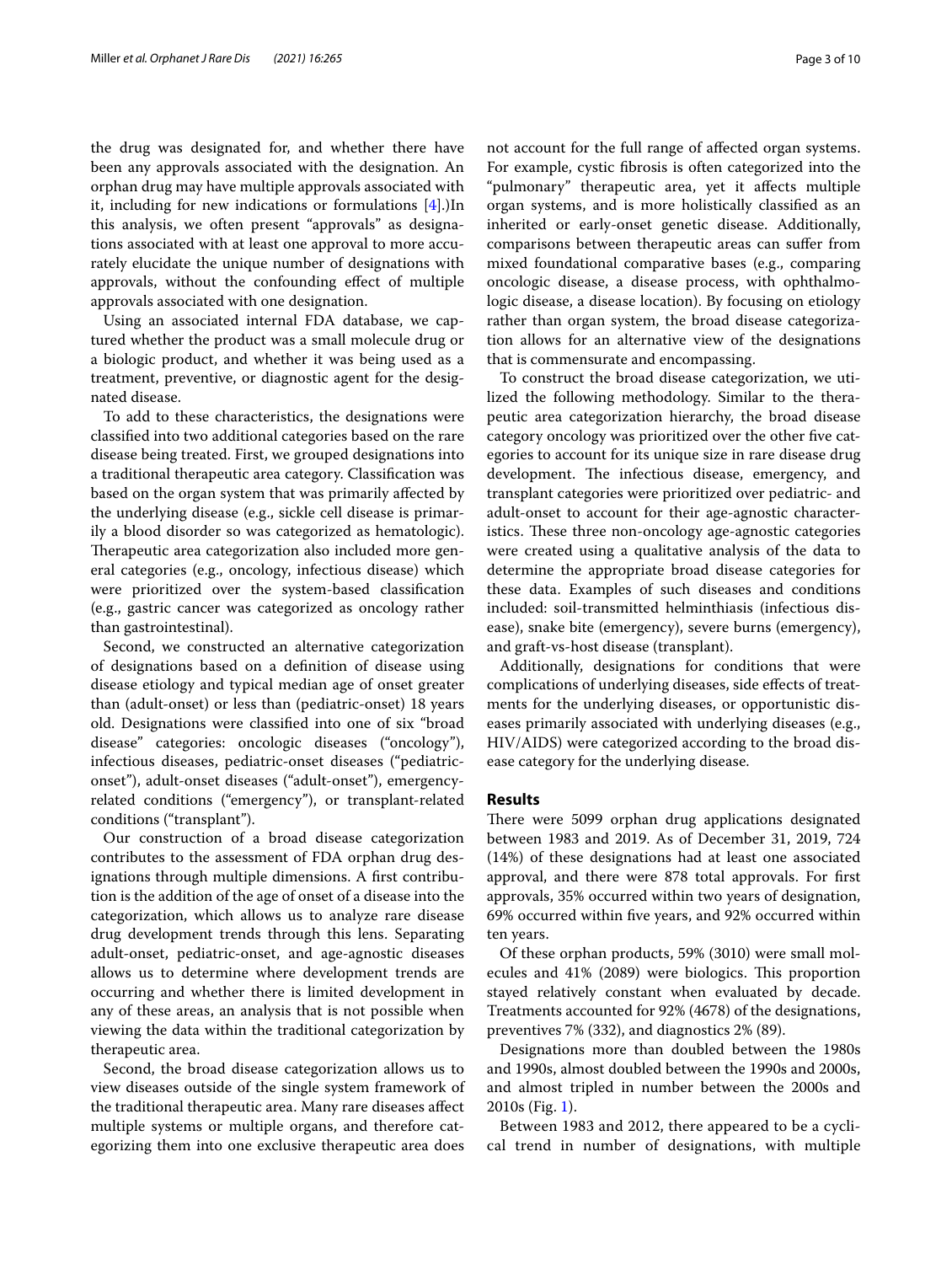

<span id="page-3-0"></span>peaks and troughs and a general increase in the magnitude of the cycles since 2002 (Fig. [2](#page-3-1)). However, since 2013, we have seen a strong upward trend in the number of designations. There were more designations in 2017 than any other year, the cause of which is described in the discussion.

## **Therapeutic area categories**

The top five therapeutic areas represented in the orphan drug designations were: oncology (1910, 37%), neurology (674, 13%), infectious diseases (436, 9%), metabolic disorders (280, 5%), and hematology (254, 5%) (Table [1](#page-4-0)). In contrast, the top fve therapeutic areas with designations with at least one associated approval that had the highest

<span id="page-3-1"></span>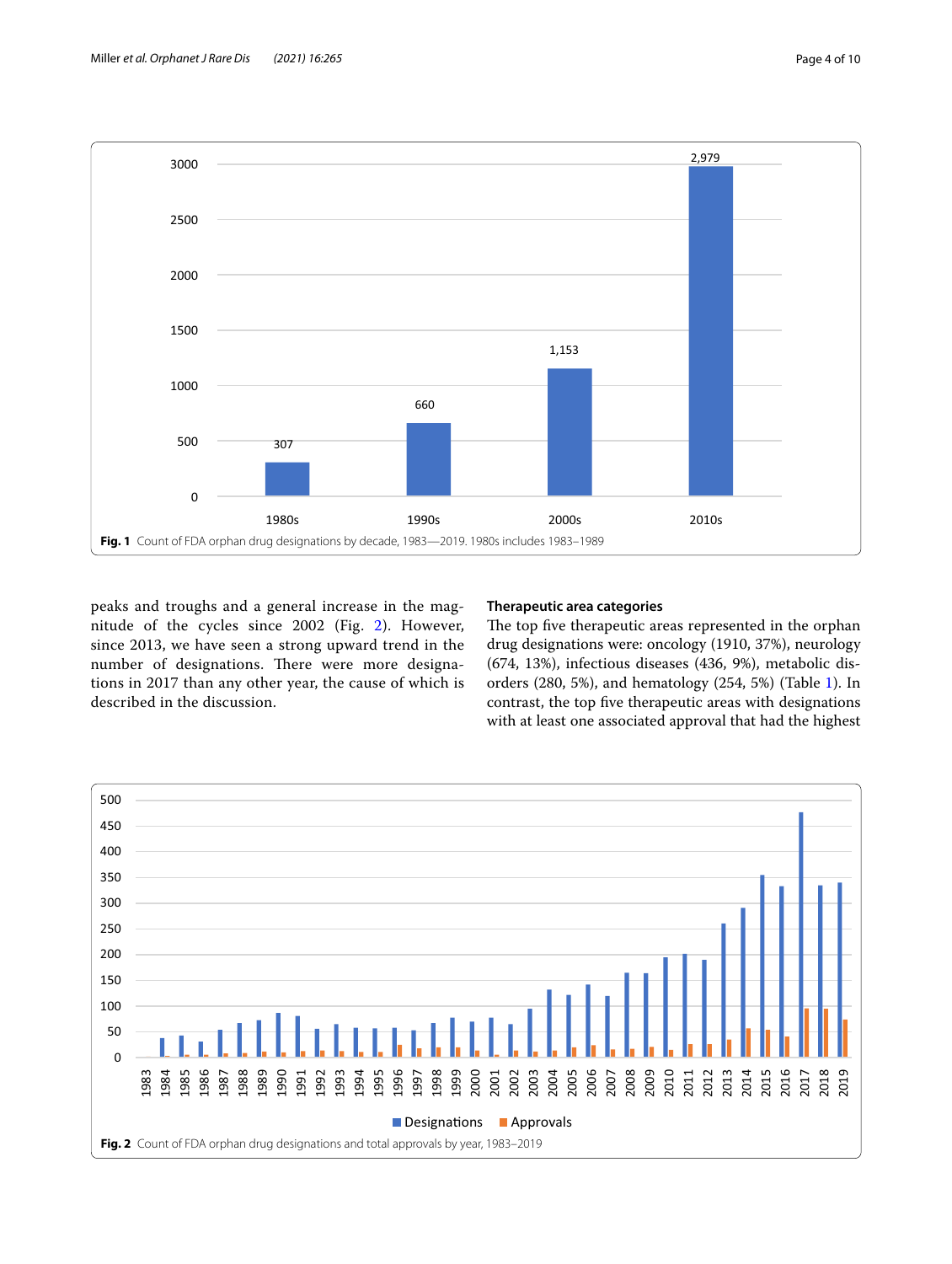| Therapeutic area                                           | # of designations | % of total designations | # with at least one<br>approval | % of designations with<br>at least one approval |
|------------------------------------------------------------|-------------------|-------------------------|---------------------------------|-------------------------------------------------|
| Oncology                                                   | 1910              | 37                      | 267                             | 14                                              |
| Neurology                                                  | 674               | 13                      | 69                              | 10                                              |
| Infectious diseases                                        | 436               | 9                       | 79                              | 18                                              |
| Metabolism                                                 | 280               | 5                       | 45                              | 16                                              |
| Hematology                                                 | 254               | 5                       | 65                              | 26                                              |
| Transplant                                                 | 207               | 4                       | 14                              | 7                                               |
| Pulmonary                                                  | 206               | 4                       | 15                              | 7                                               |
| Gastroenterology                                           | 195               | 4                       | 17                              | 9                                               |
| Ophthalmology                                              | 153               | 3                       | 16                              | 10                                              |
| Endocrinology                                              | 140               | 3                       | 42                              | 30                                              |
| Vascular                                                   | 135               | 3                       | 20                              | 15                                              |
| Rheumatology                                               | 119               | 2                       | 19                              | 16                                              |
| Dermatology                                                | 94                | $\overline{2}$          | 5                               | 5                                               |
| Pharmacology and toxicology & poison-<br>ing and chelators | 87                | 2                       | 18                              | 21                                              |
| Immunology                                                 | 54                |                         | 12                              | 22                                              |
| Nephrology and urology                                     | 54                |                         | 9                               | 17                                              |
| Cardiology                                                 | 41                |                         | 7                               | 17                                              |
| Orthopedics                                                | 31                |                         | 3                               | 10                                              |
| Obstetrics and gynecology                                  | 17                | <1                      |                                 | 6                                               |
| Otolaryngology                                             | 6                 | <1                      | $\Omega$                        | $\Omega$                                        |
| Nutrition                                                  | 6                 | <1                      |                                 | 17                                              |

<span id="page-4-0"></span>**Table 1** FDA orphan drug designations and approvals by therapeutic area, 1983–2019

percentage of approvals per designations were: endocrinology (30%), hematology (26%), immunology (22%), pharmacology & toxicology (21%), and infectious disease (18%). (Fig. [3\)](#page-5-0).

These proportions have changed over the decades (see Additional file [2:](#page-8-1) Table for a full presentation of these results). In the 1980s, oncology represented 24% (73) of designations, but in the 2010s that proportion had grown to 39% (1163). (Fig. [4](#page-6-0)) There was an even greater proportional increase in neurology, which almost doubled from 8% (26) of designations in the 1980s to 15% (457) in the 2010s. This near doubling was the second highest proportional increase of the therapeutic areas; rheumatology was the highest going from  $<1\%$  (1) in the 1980s to 3% (79) in the 2010s. Conversely one of the steepest proportion decreases was in infectious diseases, which in the 1980s represented 19% (58) of designations, but in the 2010s had decreased to 6% (186) (although the absolute number of designations in this therapeutic area increased over this period).

## **Broad disease categories**

Our categorization by broad disease found that oncology represented 37% (1896) of the total designations, pediatric-onset 25% (1278), adult-onset 23% (1166), infectious diseases 8% (418), transplant 4% (211), and emergency 3% (130). (Note that these absolute numbers for oncology and infectious diseases difer slightly from the therapeutic area categorization due to the diferent criteria by which these designations were classifed.)

The proportion of designations representing four of these categories has changed markedly over the decades (Fig. [5](#page-6-1)). (Except for the emergency and transplant categories, which have remained at or below 5% of designations through the whole period.) The first major change is that the proportion of infectious disease designations declined precipitously over the study period (although the absolute number of these designations actually rose, as can be seen in Fig. [4](#page-6-0)).

For the last three categories, we have seen varying fluctuations over the last four decades. The proportion of pediatric-onset, adult-onset, and oncology designations were relatively the same in the 1980s. In the 1990s, the proportion of pediatric-onset stayed relatively stable, while adult-onset somewhat decreased and oncology somewhat increased. In the 2000s, the proportion of both pediatric-onset and adult-onset diseases had decreased to almost 20% each, while oncology designations had increased to over 40%. In the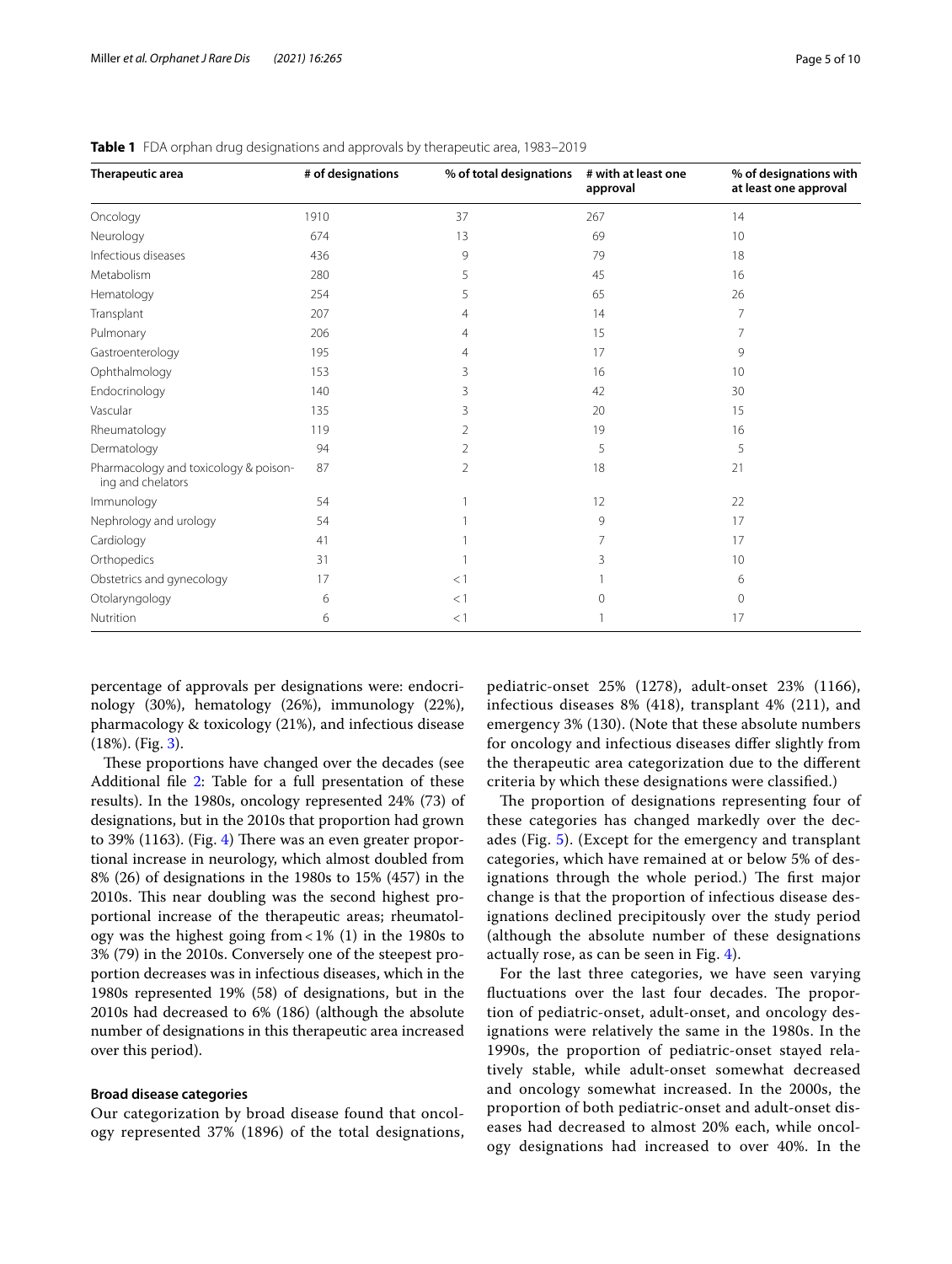

<span id="page-5-0"></span>2010s, pediatric-onset designations spiked to 27% while adult-onset designations remained relatively stable.

We also investigated the number of designations with at least one approval within each broad category (Fig. [6](#page-7-0)). The proportion of designations with at least one approval was very similar for four of the categories, at 14–15%. Transplant drugs were much lower at 7%, while infectious diseases were a third higher at 19%.

# **Discussion**

Since the ODA was enacted in 1983, over 5000 drugs and biologics have received orphan drug designation and a new era of rare disease biopharmaceutical innovation and investment has been reached. In just ten years since the last quantitative analysis performed by OOPD, designations and approvals for rare disease drugs have nearly tripled  $[21]$  $[21]$ . These recent increases in rare disease drug development have also been observed in the European Union (EU) and Japanese orphan drug programs, indicating that these are international trends [[22](#page-9-17)[–24](#page-9-18)].

This increase in designations also appears to have translated into an increase in approvals, with a similar trend appearing to occur in the EU  $[4, 24]$  $[4, 24]$  $[4, 24]$  $[4, 24]$ . However, it is important to note that this may occur on a substantial lag

due to the timeline of development: orphan designations may be granted at any stage of the development process, from the preclinical phase up to before a marketing application is submitted  $[25, 26]$  $[25, 26]$  $[25, 26]$  $[25, 26]$ . This limits the interpretability of the time from designation to approvals, as well as when designations may translate into approvals in the future. Regardless, the next decade may see a large increase in rare disease drug approvals, if this complementary relationship between designations and approvals persists. Projecting when these future approvals may occur, and in what disease areas we may see them, is an important area of future study [\[27](#page-9-21)].

The notable spike in designations in 2017 was due to the Orphan Drug Modernization Plan, which streamlined the review process, reviewed all pending designation requests, and created a goal of a 90-day review timeline for requests  $[28]$  $[28]$ . The outcome of this effort was an increase in designations granted for 2017, due to the processing of all orphan drug designation requests that were older than 120 days, and the more rapid review of incoming applications.

A second pronounced change was the large increase in the number of designations granted for oncology drugs. In the 1980s, there were 73 oncology designations, and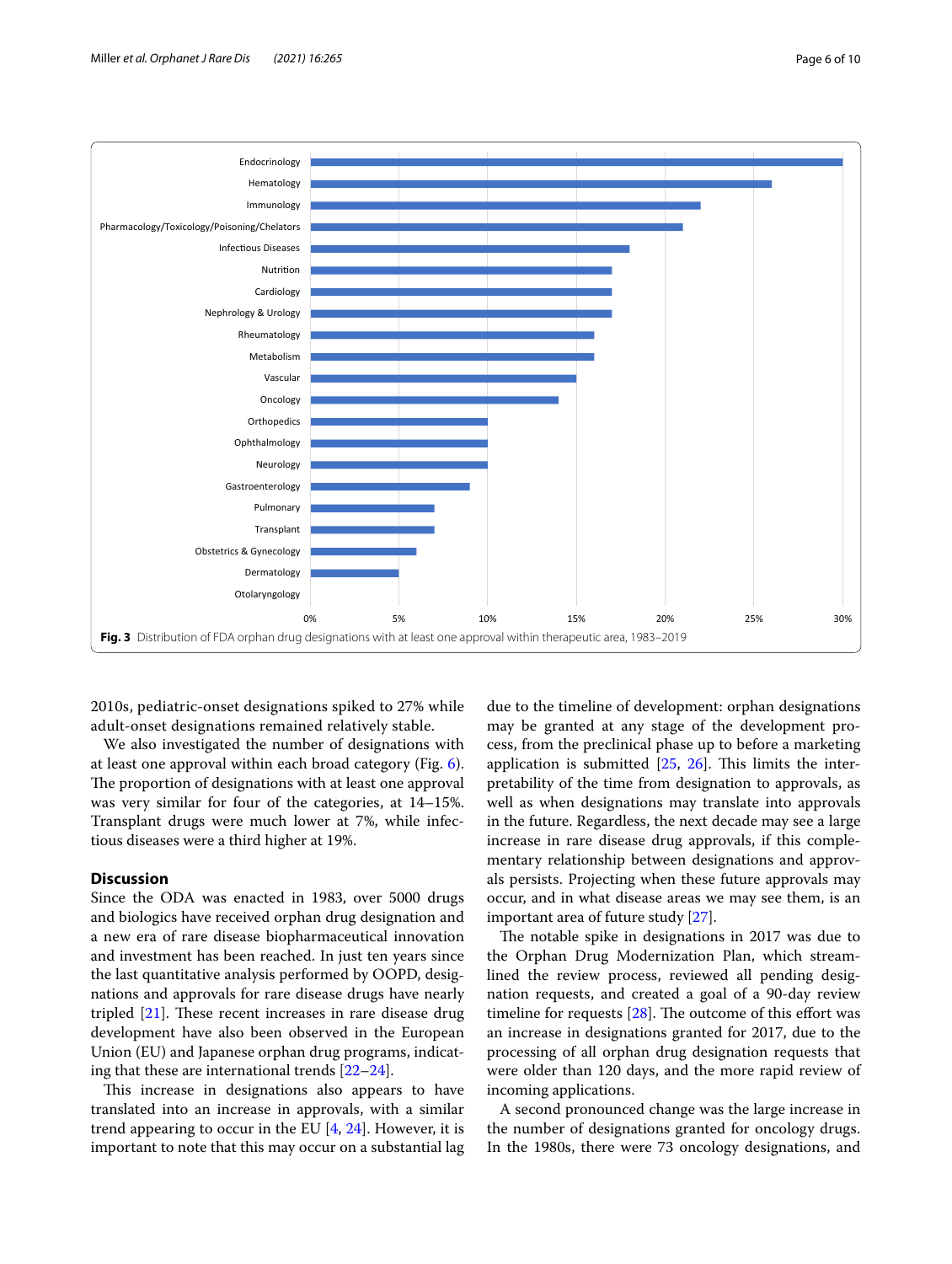

<span id="page-6-1"></span><span id="page-6-0"></span>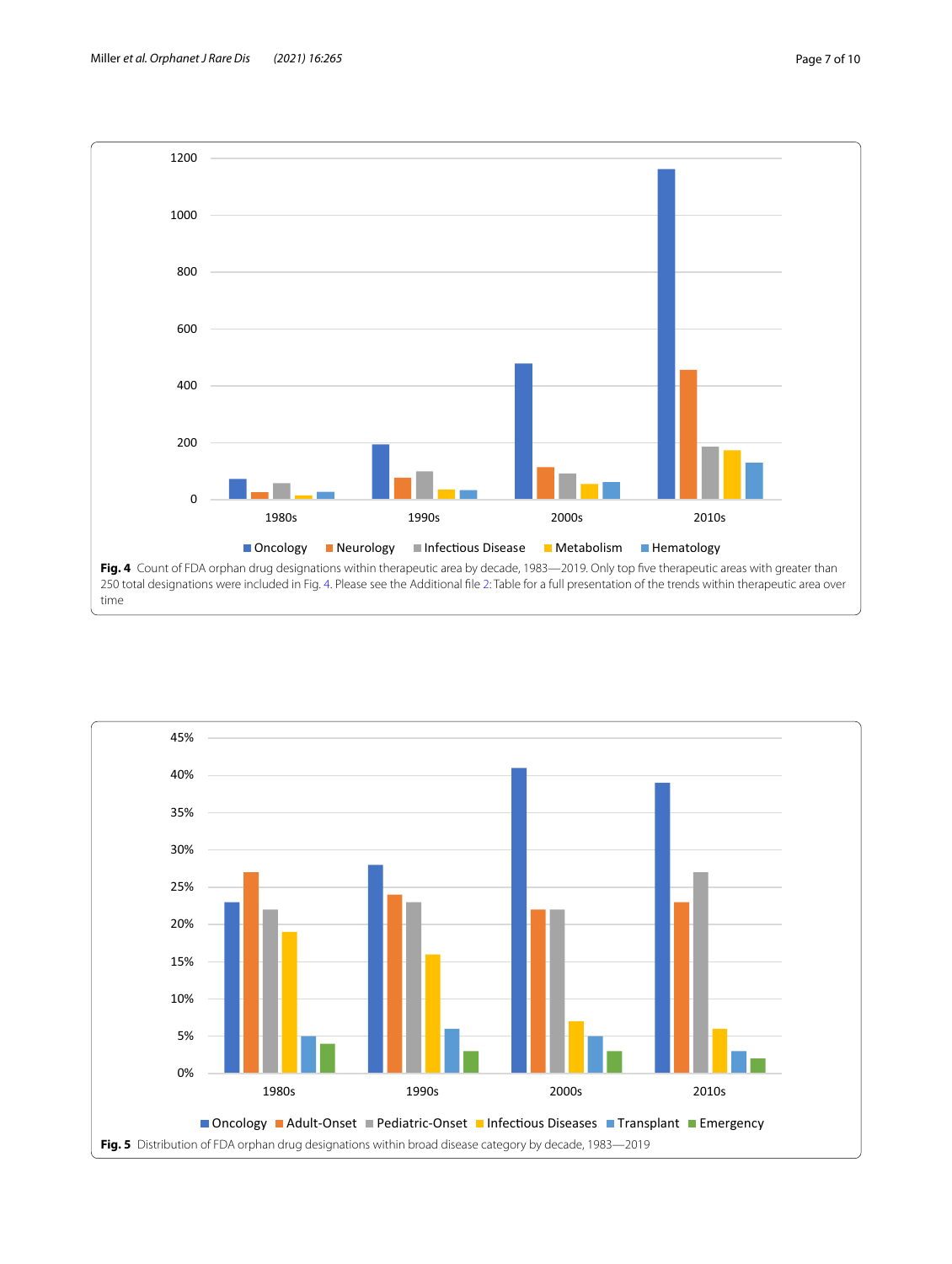

<span id="page-7-0"></span>by the 2010s, that number had risen to 1163, almost a 1500% increase. Their share of total designations has risen as well, from 24 to 39%. These increases seem likely to be primarily driven by advances in cancer science, which have translated into numerous drug development programs for rare cancers  $[5]$  $[5]$ . This is not surprising, as funding for basic science research in oncology in the US, primarily through the National Cancer Institute at the National Institutes of Health, has been supported for decades, including a push for a "Cancer Moonshot" [\[29](#page-9-24)]. OOPD also sponsors grants for rare disease clinical trials research, including for rare cancers [[30](#page-9-25)].

Within the therapeutic areas, we also found two interesting trends. First, there was a sizable decrease in the proportion of designations of drugs developed for infectious diseases (from 19% in the 1980s, the second highest therapeutic area category behind oncology, to 6% in the 2010s, tied for the third highest) (Additional fle [2](#page-8-1): Table) However, the absolute number of designations did not decrease, in fact, there was an over 200% rise (from 58 to 186). While current infectious disease-specifc incentives, such as the tropical disease priority review voucher and the Generating Antibiotic Incentives Now (GAIN) Act, may be stimulating some of this increase, they do not seem to be enough to make up for the tremendous growth in rare disease drug development in other therapeutic areas.[\[31](#page-9-26)[–33](#page-9-27)] However, while the proportional decrease is striking, the large increase in the absolute number of designations implies that there should not be substantial concern regarding development and innovation in this space.

Second, we saw an almost doubling in the proportion of neurology orphan drug designations between the

1980s and 2010s, from 8 to 15% of all designations. This was correlated with a tremendous increase (26 to 457) in the absolute number of designations. While it is not clear precisely what factors in the rare disease drug development landscape may be the cause of the increase, given the amount of unmet need in this space, it is clear that any increase in development is welcomed by patients and other stakeholders [[34\]](#page-9-28).

The results of the broad disease category analysis indicate the wide breadth of diseases considered rare under the ODA defnition. Many might be surprised that the age-agnostic diseases include categories for transplant conditions (e.g., graft-versus-host-disease, transplant surgery complications) and emergency conditions (e.g., burns, poisonous animal envenomation). While these two categories have relatively few designations associated with them, both are distinct and important.

It may also be surprising that pediatric-onset diseases represent only a quarter of all designations. Many of the most well-known rare diseases are pediatric-onset, such as cystic fbrosis, Duchenne muscular dystrophy, and sickle cell disease  $[35]$  $[35]$ . The development of drugs for pediatric-onset diseases appears to be rising: in the 2010s they represented 27% (811) of all designations, the highest proportion and absolute number for the pediatric-onset broad disease category, from any decade. Therefore, while pediatric-onset diseases are not the only group of rare diseases being studied by industry, there is substantial and apparently increasing relative investment being made in this space.

Interestingly, when analyzing the results of designations with at least one approval, we fnd a much larger variation within therapeutic area (0%-30%) than we do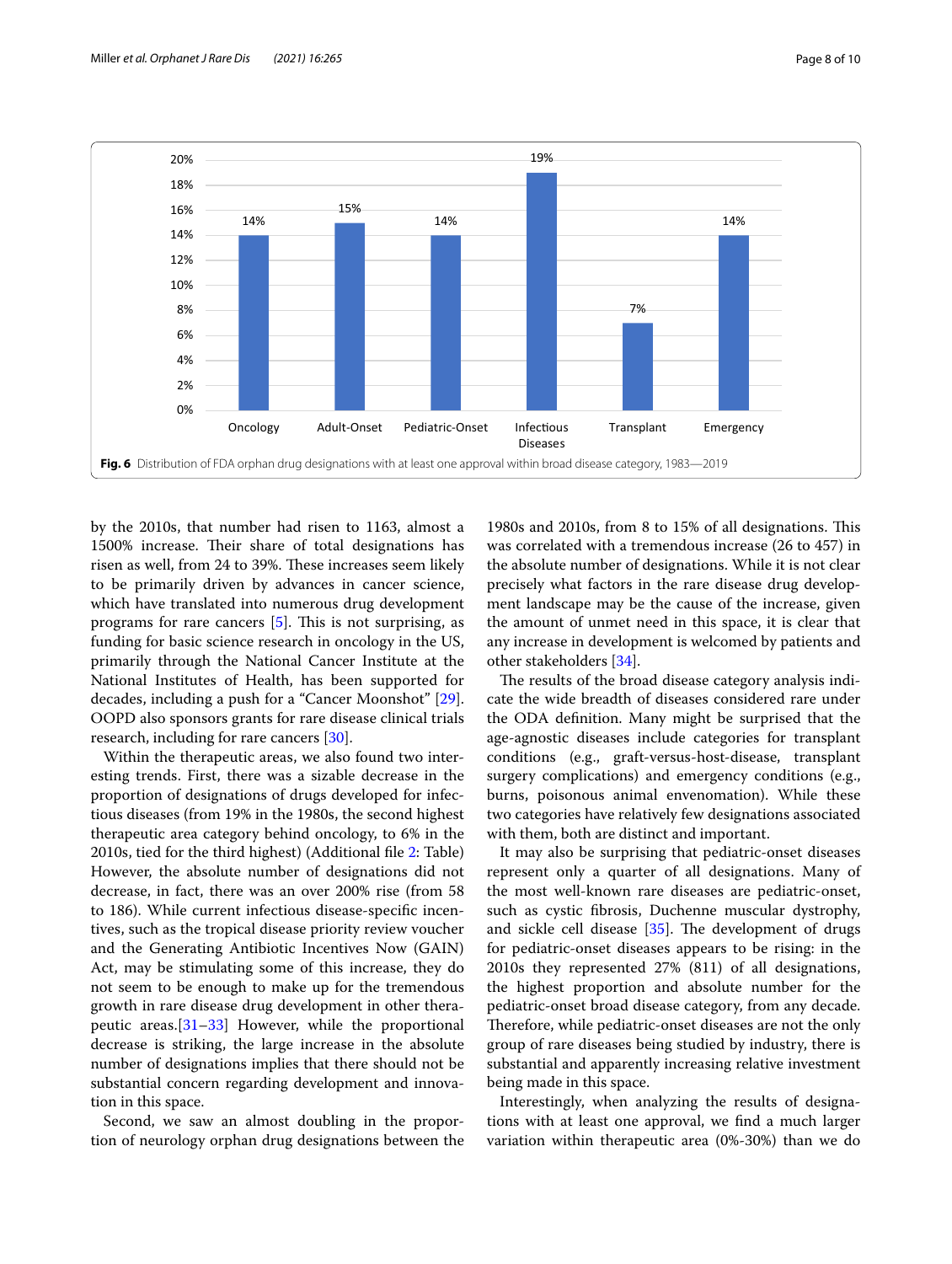within broad disease category (7%-19%). This variation may be due to more validated and predictive efficacy biomarkers within certain organ systems, driving the diference within therapeutic area categories.[[36–](#page-9-30)[38](#page-9-31)] It may also indicate the wide variety of diseases studied within pediatric-onset and adult-onset broad disease categories, apparently leading to an averaging out of approval proportions.

Lastly, we note the interesting fnding that the proportion of designated biologics has remained constant over the decades. This is surprising given that, over the same period, the proportion of biologic orphan products being approved has increased  $[4]$  $[4]$ . This indicates that orphan biologics may have a higher rate of approval success when compared to small molecule products. It is possible that this is due to specifc properties of some biologics, such as specifcity for the pathogenesis of a specifc rare disease, or factors such as the types of sponsors developing biologics and their experience within the rare disease space [\[39](#page-9-32)]. However, it is important to note that the composition of the types of moieties in these two groups has changed over the past four decades, which could also have contributed to these diferences. For example, in recent years, there have been increased designations for cannabinoids (small molecules) and gene therapies such as antisense oligonucleotides (biologics). Further studies would be needed to fully elucidate the causes of this diference.

Future research on FDA orphan drug designations may also wish to: investigate the types and degree of innovation of the drugs and biologics being designated, determine the specifc diseases being designated, and conduct a detailed analysis of the orphan-designated approvals.

#### **Limitations**

There are several limitations to this study. First, orphan designations are not a perfect proxy for the full drug development landscape for rare disease. Some companies, nonprofts, or academic centers conducting research on rare disease drugs may not apply for orphan designation. This may also be true for drugs being developed outside the US. Additionally, while many orphan products are designated in the preclinical phase, some are not designated until the early-to-mid clinical phase. However, we believe that the products that receive orphan designation represent a large enough proportion of the rare disease drug development landscape, and therefore, analysis and projection to the larger market are appropriate.

We also acknowledge that the proportion of orphan products with at least one approval sufers from a lag bias. Drugs designated in the most recent ten years (which is a large proportion of the total) may still be in

development, and it would be too early to expect them to have been approved  $[40]$  $[40]$  $[40]$ . However, we still believe that this measure is useful and of interest.

Lastly, our categorization of therapeutic area and broad disease includes a degree of subjectivity. We attempted to ameliorate this by having the primary determinations reviewed by a second author and discussing discrepancies. However, some level of subjectivity is still inherent in the categorization. Additionally, because the broad disease categorization is a construction unique to this paper, it has limited comparability to previous studies on orphan drug designations. The use of therapeutic area as the primary categorization ameliorates this limitation and the results of this portion of the analysis can be compared to previous work [[21,](#page-9-16) [25,](#page-9-19) [41](#page-9-34), [42\]](#page-9-35).

# **Conclusion**

Analysis of the last four decades of orphan drug designation indicate seismic shifts have occurred in the rare disease drug development space. The number of designations granted have more than quadrupled between the 1990s and 2010s, indicating explosive growth in the industry interest in rare disease drugs since the ODA was enacted. While all six broad disease categories have increased in absolute terms, the proportion of rare oncologic drugs being developed has increased substantially, as has the proportion of drugs for pediatric-onset diseases. We also see proportionally large increases in the neurology therapeutic area. The dramatic rise in overall orphan drug designations over the past four decades suggests we may continue to see an upward trajectory in designations leading to an increased number of approvals for drugs and biologics designed specifcally for diagnosing, preventing, and treating rare diseases in the coming decades.

#### **Abbreviations**

FDA: US Food and Drug Administration; ODA: Orphan Drug Act; OOPD: Office of Orphan Products Development.

## **Supplementary Information**

The online version contains supplementary material available at [https://doi.](https://doi.org/10.1186/s13023-021-01901-6) [org/10.1186/s13023-021-01901-6](https://doi.org/10.1186/s13023-021-01901-6).

<span id="page-8-1"></span><span id="page-8-0"></span>**Additional fle 1.** Data Appendix.

**Additional fle 2.** Table.

#### **Acknowledgements**

The authors would like to thank Jodi Black, Michael Lanthier, Debra Lewis, Soumya Patel, Henry Startzman, Renee Williams, and Nicole Wolanski for their helpful comments on the manuscript.

### **Authors' contributions**

KLM, LF, and JM conceived the study, KLM, LF and JM designed the study, KLM and LF collected, analyzed and interpreted the data, KLM drafted the